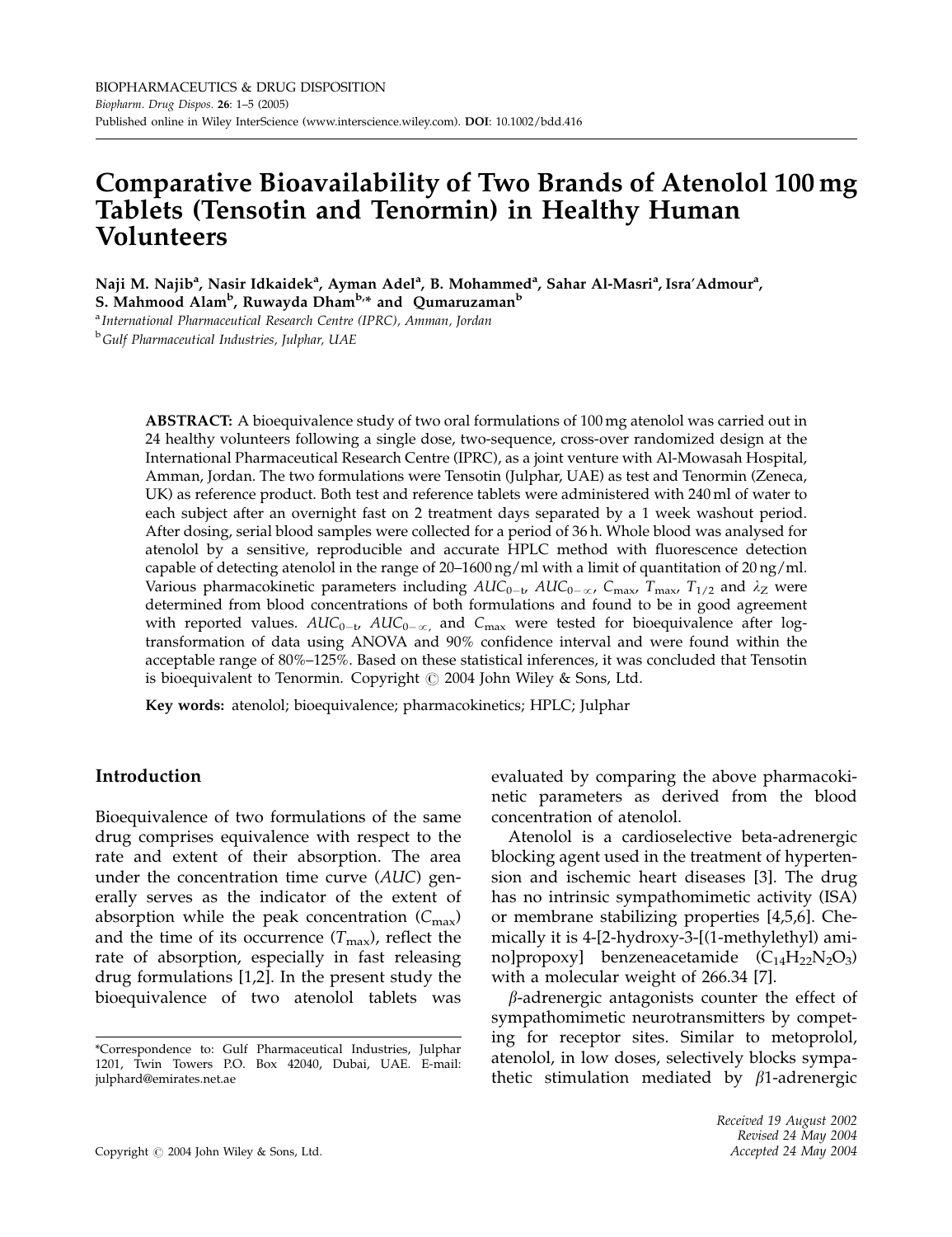receptors in the heart and vascular smooth muscle. The pharmacodynamic consequences of this activity include: a reduction of resting heart rate and, subsequently, cardiac output; a reduction of both systolic and diastolic blood pressure at rest and with exercise; and a possible reduction of reflex orthostatic hypertension [8].

Absorption of atenolol from the gastrointestinal tract is rapid but incomplete. After oral administration about 46%–60% of the dose is rapidly absorbed reaching a peak concentration within 2 to 4h, and the remainder is excreted unchanged in the faeces  $[8-14]$ . Food does not affect the bioavailability [15]. Total protein binding is less than 5% [16,17] and atenolol is distributed throughout the body and into breast milk. It also crosses the placenta, with fetal serum atenolol concentrations approaching those of the mother. Unlike propranalol, atenolol distribution into the CNS averages only 10% due to low lipophilicity and low protein binding [8].

The serum half-life of atenolol is 6–7 h in adults and about  $4.6 h$  in children  $[8-14]$ . The half-life increases progressively as renal function is impaired. Minimal, if any, metabolism occurs in the liver, and 40%–50% of an oral dose is excreted renally as unchanged drug.

# Objectives of the study

The aim of this study was to assess the bioequivalence of two commercial 100 mg tablets of atenolol, locally available in the UAE market, by statistical analysis of the pharmacokinetic parameters  $AUC_{0-t}$ ,  $AUC_{0-\alpha}$  and  $C_{\max}$  as recommended by FDA. Tensotin from Julphar, UAE was used as the test while Tenormin from Zeneca was used as the reference product in the study.

# Materials and Methods

#### Study products

| Test product: | Tensotin—Atenolol 100 mg   |  |  |
|---------------|----------------------------|--|--|
|               | tablet                     |  |  |
| Batch no.:    | 0014, Expiry: 12/2005      |  |  |
|               | Gulf Pharmaceutical Indus- |  |  |
|               | tries—Julphar, United Arab |  |  |
|               | Emirates                   |  |  |

Reference product: Tenormin—Atenolol 100 mg tablet Batch no.: UHA 981, Zeneca, UK. Expiry: 11/2004

## Study subjects

Twenty-four healthy adult male volunteers participated in this comparative study at Al-Mowasah Hospital, Amman, Jordan, as a joint venture with the International Pharmaceutical Research Center (IPRC) Amman, Jordan. Their mean age was  $23.04 \pm 4.68$  years with a range of 18–39 years; mean body weight was  $70.46 \pm 7.45 \,\mathrm{kg}$  with a range of 54–85 kg and mean body height was 172.75  $\pm$  6.60 cm with a range of 162–188 cm. The volunteers were free from significant cardiac, hepatic, renal, pulmonary, neurological, gastrointestinal or haematological diseases, as determined by their medical history, physical examination and routine laboratory tests (haematology, blood biochemistry and urine analysis) and were negative for hepatitis B antigen. They were instructed to abstain from taking any drug including over-the-counter (OTC) for 2 weeks prior to and during the study period. The volunteers were informed about the aims and risks of the study by the clinical investigator and signed a written informed consent statement before entering the study. The study protocol was approved by Institutional Review Board (IRB) of Al-Mowasah Hospital, Amman, Jordan.

## Drug administration and sample collection

The volunteers were hospitalized at 6:00 p.m. and had a standard dinner in hospital. After an overnight fasting (10 h) they were given a single dose of either formulation (reference or test in a randomized fashion) of atenolol 100 mg tablet with 240 ml of water. Food and drinks (other than water, which was allowed after 2h) were not allowed until 5 h after ingestion of the tablets and then standard breakfast, lunch and dinner were given to all volunteers according to a time schedule. Beverages and food containing caffeine were not permitted over the entire course of study. Volunteers sat or walked around until the 5-h blood collection, and were prohibited from strenuous activity. They were under direct medical supervision at the study site. Approxi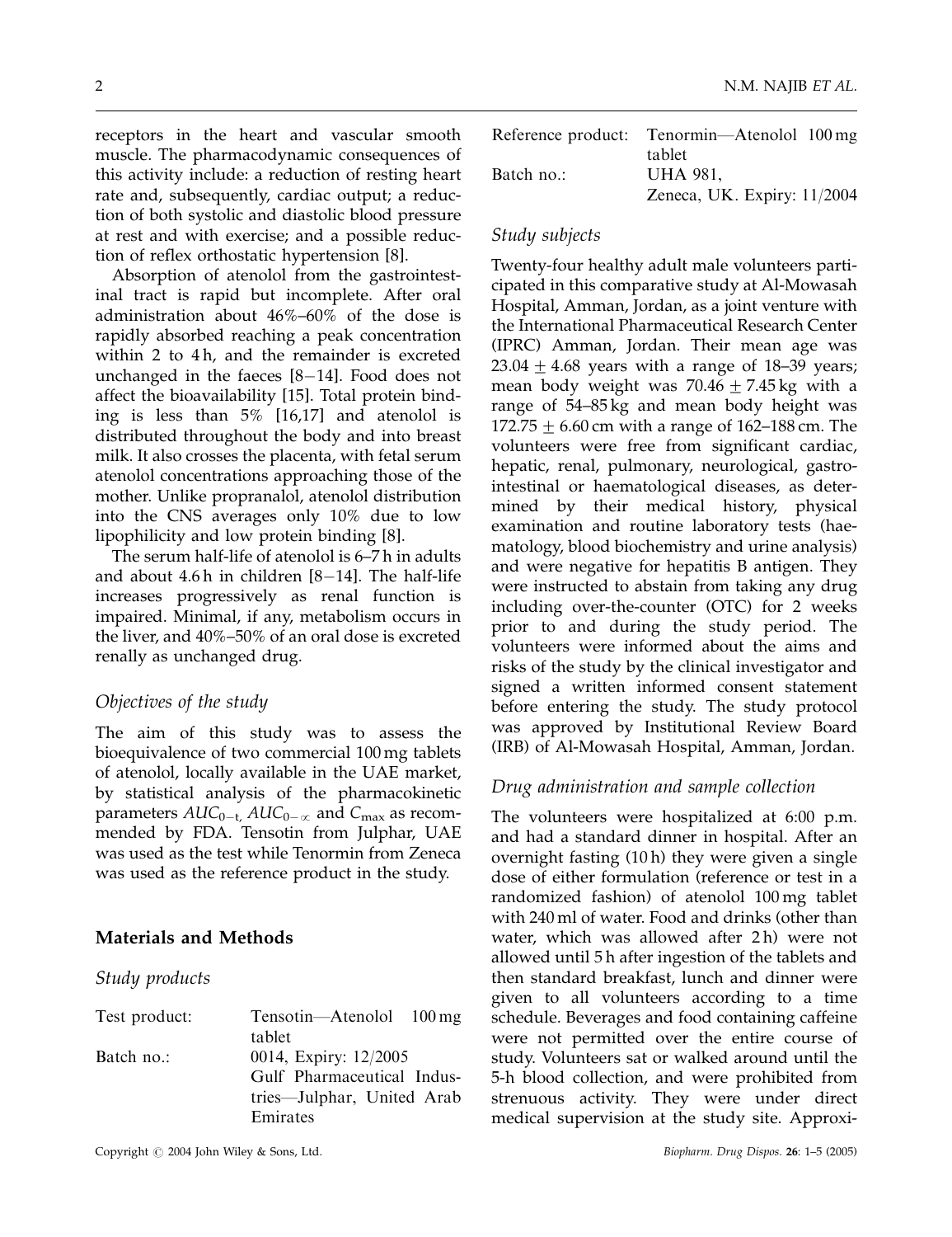mately 10 ml blood samples for atenolol assay were drawn into evacuated heparinized glass tubes through indwelling cannula before (0 h) and at 0.33, 0.66, 1.0, 1.33, 1.66, 2.0, 2.5, 3.0, 3.5, 4.0, 5.0, 6.0, 8.0, 10.0, 12.0, 16.0, 24.0 and 36.0 h after dosing. Blood samples were stored frozen at  $-20^{\circ}$ C pending drug analysis. Vital signs, BP, pulse rate and temperature, were recorded at 2, 3, 4, 6, 10 and 24 h. After a period of 7 days the study was repeated in the same manner to complete the crossover design.

# Sample preparation for HPLC injection

 $100 \mu l$  of the internal standard working solution (bemethane  $3.0 \,\mu g/ml$ ) was added to  $0.5 \,\text{ml}$ whole blood sample. The samples were vortexed for  $30 s$ ,  $300 \mu l$  of 1*M* sodium carbonate was added and then samples were vortexed for 30 s. 7 ml of extraction solvent (ethyl acetate) was added and vortexed for 1 min then centrifuged for 5 min at 3000 rpm. The supernatant (organic layer) was transferred to another 10 ml glass tube and evaporated to dryness in a water bath at  $45^{\circ}$ C under nitrogen, then reconstituted with  $200 \,\mu$ l of mobile phase, vortexed for  $30 \,\text{s}$  and transferred to an eppendorf tube (0.75 ml), and centrifuged for  $2 \text{ min}$  at  $13,000 \text{ rpm}$ . A  $100 \mu$ l aliquot sample was injected into a Lichrospher RP-select B  $(5 \mu m)$  (250  $\times$  4 mm) HPLC cartridge column, where atenolol and internal standard were separated from endogenous substances.

#### Chromatographic conditions

Blood samples were analysed for atenolol according to a sensitive, selective and accurate HPLC method [13] that was validated before the study. All solvents used were of HPLC grade, while other chemicals and reagents were of analytical grade; atenolol and bemethane were obtained from Julphar, UAE.

The HPLC system was from Shimadzu Kyoto, Japan, and it consisted of a solvent delivery pump (LCD-10AD), a system controller (SCL-10A), an auto-injector (SIL-10A), and a fluorescence detector (RF-10A); integration was done using Class VP-5 software version 5.03. Chromatographic separation was performed using Lichrospher RP-select B  $(5 \mu m)$   $(250 \times 4 \mu m)$ HPLC cartridge column (Merck, Germany). The mobile phase consisted of 90% 0.05 m potassium dihydrogen orthophosphate and 10% acetonitrile, and eluted at a flow rate of 1.5 ml/min at ambient temperature. The effluent was monitored using a fluorescence detector at 230 nm for excitation and 300 nm for emission. The peak area was measured, and the peak area ratio of drug to internal standard and the concentration were calculated by Class VP-5 software (version 5.03) Shimadzu. Each analysis required less than 6 min. The method was validated by following international guidelines [18].

## Pharmacokinetic and statistical analysis

Pharmacokinetic and statistical analysis was performed by means of a model independent method using a Kinetica<sup>TM</sup> 2000 computer program [19]. The elimination rate constant  $(\lambda_z)$ was obtained as the slope of the linear regression of the log-transformed concentration values versus time data in the terminal phase. The elimination half-life  $(T_{1/2})$  was calculated as  $0.693/\lambda_Z$ . The area under the curve to the last measurable concentration  $(AUC_{0-t})$  was calculated by the linear trapezoidal rule. The area under the curve extrapolated to infinity  $(AUC_{0-\alpha})$  was calculated as  $AUC_{0-t} + C_t/\lambda_Z$ , where  $C_t$  is the last measurable concentration. Two-way analysis of variance (ANOVA) for crossover design was used to assess the effect of formulations, periods, sequences and subjects on these parameters. 90% confidence intervals [20] based on the ANOVA of the mean test/ reference  $(T/R)$  ratios of AUCs and  $C_{\text{max}}$  were computed.

## Results and Discussion

Atenolol was well tolerated by all volunteers; unexpected incidents that could have influenced the outcome of the study did not occur. There was no drop-out and all volunteers who started the study continued to the end and were discharged in good health.

The described analytical method was proven sensitive and accurate for the determination of atenolol in blood. Both formulations were readily absorbed from the gastrointestinal tract and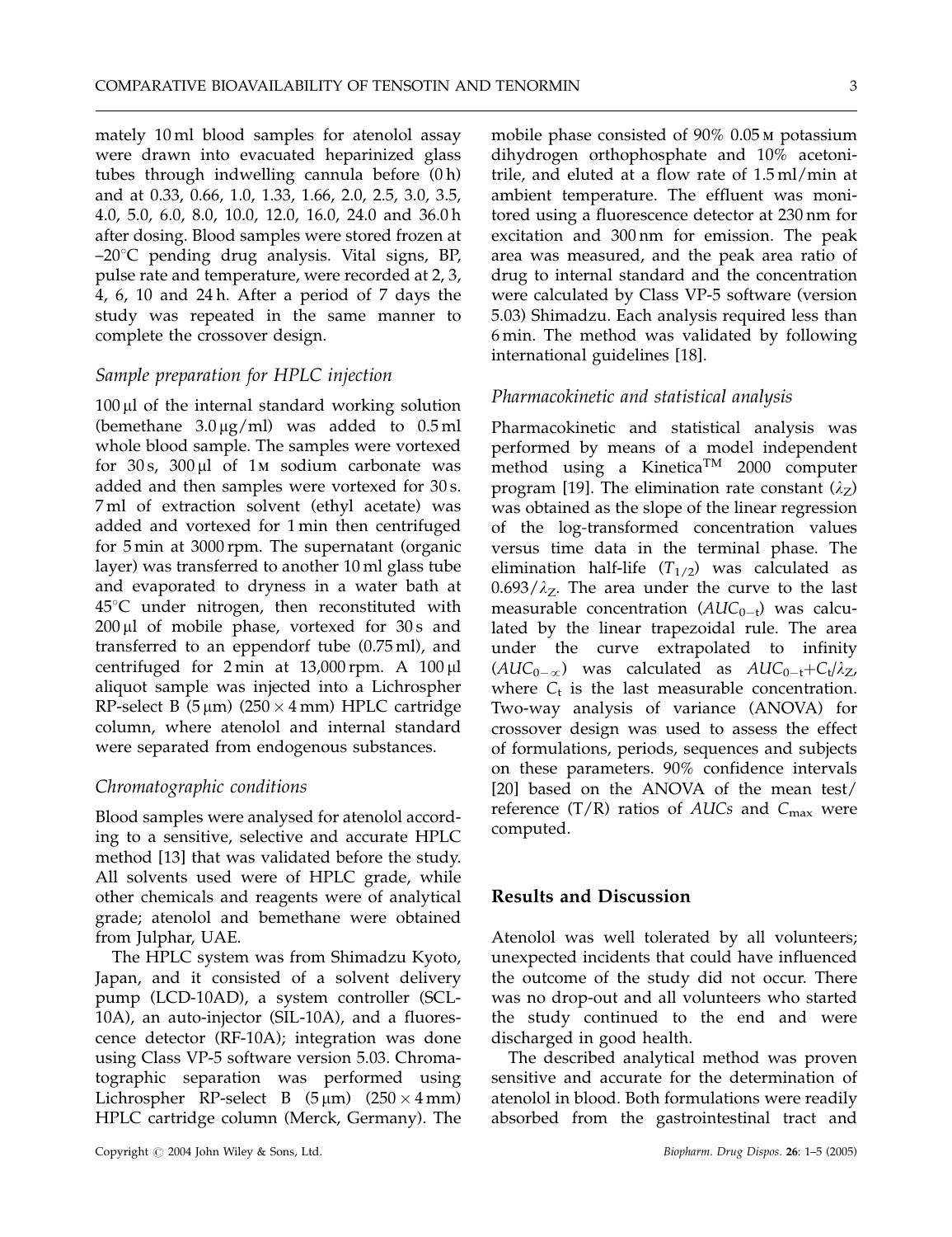atenolol was measurable at the first sampling time (0.33 h) in the majority of the volunteers. The mean concentration-time profile of the two formulations is shown in the Figure 1. All calculated pharmacokinetic parameter values were in good agreement with reported values  $[6,10,13,14,21-23]$ .

Table 1 shows the pharmacokinetic parameters for the two brands of atenolol 100 mg tablets. 90% confidence intervals for the log-transformed data were also calculated according to the FDA guidelines [20] and the results are shown in Table 1.

On the basis of the blood levels of the 24 volunteers completing this study (see Figure 1), the mean relative bioavailability of Tensotin 100 mg tablets was 114.50% for  $AUC_{0-t}$ , 112.58% for  $AUC_{0-\alpha}$  and 115.50% for  $C_{\text{max}}$ .



Figure 1. Mean blood concentrations of atenolol after oral administration of two brands to 24 healthy human volunteers

The most important objective of bioequivalence testing is to assure the safety and efficacy of generic formulations. When two formulations of the same drug are equivalent in the rate and extent to which the active drug becomes available to the site of drug action, they are bioequivalent and thus considered therapeutically equivalent [24]. To demonstrate bioequivalence certain limits should be set depending on the nature of drug, patient population, and clinical end points. It is generally accepted that for basic pharmacokinetic characteristics, such as AUC and  $C_{\text{max}}$ , the standard equivalence range is 0.8–1.25 [20].

The mean and standard deviation of  $AUC_{0-t}$ ,  $AUC_{0-\alpha}$  and  $C_{\text{max}}$  of the two formulations did not differ significantly, suggesting that the blood profiles generated by Tensotin are comparable to those produced by Tenormin. Analysis of variance (ANOVA) for these parameters, after logtransformation of the data, showed no statistically significant difference between the two formulations either in periods, formulations or sequence, with  $p$  value greater than 0.05. The  $90\%$ confidence intervals also demonstrated that the ratios of  $AUC_{0-t}$ ,  $AUC_{0-\alpha}$  or  $C_{\text{max}}$  of the two formulations lie within the FDA acceptable range of 80%–125%.

For  $T_{\text{max}}$  the parametric point estimate of difference (test–reference) was 0.55 h, within the acceptance limits ( $\pm 20\%$  of reference mean).

Blood levels may be used as surrogate parameters for clinical activity; therefore the data of this study, by providing appropriate statistical

Table 1. Pharmacokinetic/statistical analysis of atenolol 100 mg tablets (mean  $\pm$  standard deviation,  $n$ =24)

| Pharmacokinetic parameter                              | Tensotin (test)                            | Tenormin (reference)                     | Statistical analysis             |                                  |
|--------------------------------------------------------|--------------------------------------------|------------------------------------------|----------------------------------|----------------------------------|
|                                                        |                                            |                                          | <b>ANOVA</b>                     | 90% CI                           |
| $AUC_{0-1}$ (ng/ml.h)                                  | $6732.83 + 1748.42$                        | $5963.14 + 1355.91$                      | 0.0181(0.8868)                   | 103.96-120.47%                   |
| $AUC_{0-\alpha}$ (ng/ml.h)<br>$C_{\text{max}}$ (ng/ml) | $7130.16 + 1752.92$<br>$748.92 \pm 204.44$ | $6384.43 + 1342.46$<br>$672.29 + 177.68$ | 0.0267(0.7734)<br>0.0725(0.3731) | 103.84-117.99%<br>101.02-122.19% |
| $T_{\text{max}}$ (h)                                   | $3.35 + 1.57$                              | $2.80 + 1.61$                            |                                  |                                  |
| $T_{1/2}$ (h)                                          | $8.08 + 1.29$                              | $7.86 + 1.24$                            |                                  |                                  |
| $\lambda_z$ (/h)                                       | $0.09 + 0.02$                              | $0.09 + 0.01$                            |                                  |                                  |

Parenthesis values indicate analysis for periods.